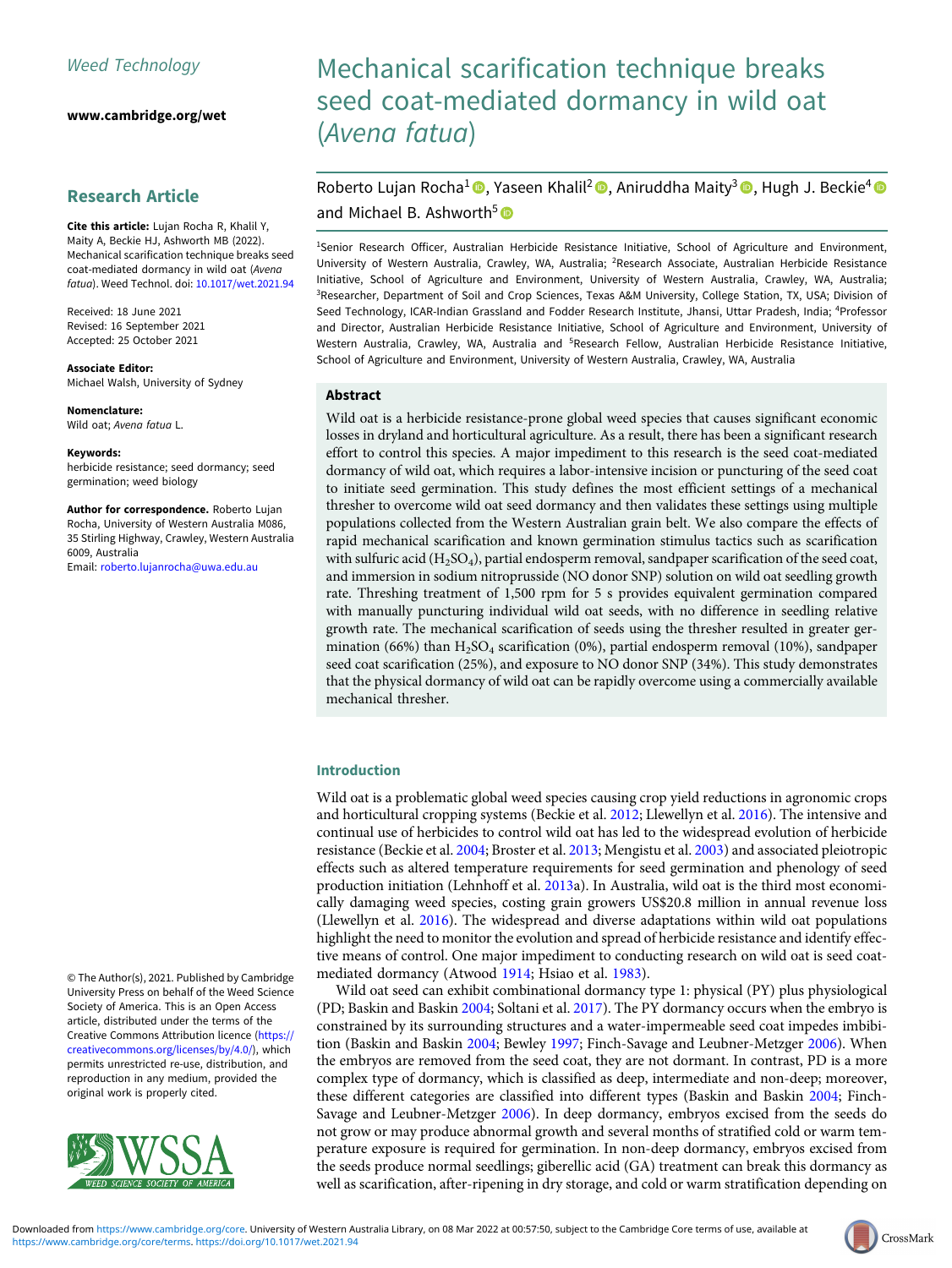species (Baskin and Baskin [2004](#page-6-0)). In non-deep PD type 1 dormancy, seeds can germinate initially only at low temperatures, but the maximum temperature at which seeds will germinate increases as dormancy break progresses (Soltani et al. [2017](#page-7-0)).

Accordingly, the following methods have been identified as being effective techniques for overcoming dormancy in wild oat seeds. Methods that overcome PD dormancy include altering temperature and photoperiod regimes for germination (Somody et al. [1984\)](#page-7-0), adjusting the osmotic potential of the seed and light conditions (Boyd and Van Acker [2004\)](#page-6-0), exposing the seed to ammonia gas (Cairns and De Villiers [1986\)](#page-6-0), presoaking the seed in potassium nitrate solution (Hilton [1985](#page-6-0)), application of sodium hypochlorite and hydrogen peroxide in combination with GA; (Hsiao and Quick [1984\)](#page-7-0), application of a variety of soluble sugars and GA (Foley [1992\)](#page-6-0), as well as other reagents (Beckie et al. [2012](#page-6-0); Kępczyński et al. [2021;](#page-7-0) Saini et al. [1986\)](#page-7-0). Methods that overcome PY dormancy include exposure of the seed to high-pressure gas (Hoffmann [1961\)](#page-7-0), manual removal of lemma and palea (Kommedahl et al. [1958\)](#page-7-0), seed dipping in diluted sulfuric acid, and cold stratification treatment (Shahvand et al. [2015](#page-7-0)). Overall, these studies described variable germination outcomes depending on the level of PD plus PY dormancy, efficacy of the treatment applied, and the wild oat population.

Wild oat seed can remain dormant in the soil seedbank for up to 4 yr, although most of the population germinates within the first 2 yr (Conn et al. [2006](#page-6-0); Mahajan and Chauhan [2021\)](#page-7-0). Additionally, wild oat dormancy in the field can be affected by abiotic and biotic stresses such as crop competition, moisture availability, temperature, and seed pathogens (Lehnhoff et al. [2013b](#page-7-0); Mahajan and Chauhan [2021;](#page-7-0) Maqbool et al. [2020;](#page-7-0) Ņečajeva et al. [2021](#page-7-0); Peters [1982;](#page-7-0) Sahil et al. [2020](#page-7-0)). Lehnhoff et al. [\(2013b](#page-7-0)) found that the maternal environment of wild oat had a negative effect on the viability of the seed located below the crop canopy; these effects were potentially driven by a combination of crop competition and changes in seed pathogens. Additionally, Peters ([1982\)](#page-7-0) showed that temperature and soil moisture conditions affected dormancy; the seeds from plants grown under no water-stressed environments at 15C were more likely to have more dormancy compared with seeds from plants grown under water-stressed conditions at 20 C.

Multiple studies had demonstrated that aeration and moisture need to be available to the seed embryo for wild oat germination, with puncturing of the seed coat effectively overcoming PY dormancy in wild oat (Foley [1987](#page-6-0); Hay [1962](#page-6-0); Hsiao et al. [1983](#page-7-0); Raju et al. [1988\)](#page-7-0). As a result, the puncturing of the mid-dorsal side of the seed is a highly effective and most common method used for breaking seed coat dormancy in wild oat studies (Bourgeois et al. [1997;](#page-6-0) Cruz-Hipolito et al. [2011](#page-6-0); Mansooji et al. [1992](#page-7-0); Ņečajeva et al. [2021;](#page-7-0) Owen and Powles [2009\)](#page-7-0). However, puncturing individual seeds is time-consuming, making wild oat research less efficient. For example, wild oat resistance testing using classical pot assays demand consistent germinable seed populations. Accordingly, this study aims to develop an efficient and effective mechanical scarification technique to break seed dormancy and induce wild oat germination using a commercially available seed thresher.

#### Materials and Methods

#### Seed Collection and Multiplication

At maturity (November 2017), eight wild oat populations were collected from commercial dryland agricultural farms in the Western Australian grain belt (Table [1\)](#page-2-0). To eliminate maternal effects that can affect seed dormancy, 20 seeds from each population were germinated in May 2018 in plastic trays containing 1% (wt/vol) agar dissolved in deionized water. Each seed was hand-punctured to aid germination (Ian and Leonard [1982\)](#page-7-0). Trays were transferred to a growth cabinet at optimal germination conditions of 11 C (Naylor and Fedec [1978\)](#page-7-0) with no light. At the four-leaf stage, 20 seedlings were transplanted at the University Western Australia Shenton Park Field Station, Perth, WA, Australia (31.95030556°S, 115.79375000°E) at 1-m intervals in the center of 1.5-m-wide plastic-lined rows to eliminate weed competition. Seedlings were fertilized with 6 g of NPK Blue Special™ (N 12% [NH<sub>2</sub> 8%, NH<sub>4</sub> 1.9%, NO<sub>3</sub> 2.1%], P 5.2%, K 14.1%, S 6%, Mg 1.2%, Ca 4.3%, B 0.02%, and Fe 0.08%; CSBP Ltd, Kwinana, WA, Australia) and 2 g Yates Flowtrace™ (Fe 24%, Cu 0.75%, Mn 0.5%, Zn 0.2%, Mo 0.04%, and B 0.033%; Yates Australia, Padstow, NSW, Australia). Six weeks after emergence, all plants were fertilized with 4 g of ammonium sulphate (N 21%, S 24%) to maintain growth. In November 2018, the mature seed was hand-collected and stored in a laboratory at room temperature  $(21 \pm 3 \text{ C})$  until the start of the first experiment.

#### Experiment 1: Mechanical Scarification

The aim of this experiment was to identify the most effective mechanical settings to break physical dormancy in a randomly selected population of wild oat (population 'e', Table [1\)](#page-2-0). Seed germination was assessed after three manual treatments and four threshing treatments (varying in revolutions per minute [rpm]) and duration [s]). The treatments applied are outlined in Table [2](#page-2-0). The thresher used in this study was the Haldrup LT-15 laboratory benchtop thresher (Haldrup, Germany). As per the manual specifications, the LT-15 thresher has a drum diameter of 200 mm containing three blades of 70-mm width. The drum rotational speed can be regulated from 150 rpm to 1,500 rpm. The rotational speed was verified and set with a laser tachometer (Nidec-SHIMPO DT-2100). Most laboratories have a similar mechanical thresher that can be used for the same purpose. There were three replicates of 50 seeds each per treatment. The experiment was initially conducted in January 2020 and repeated in July 2020. The condition of the seeds as affected by the treatments is shown in Figure [1](#page-3-0).

Following mechanical scarification treatment (Table [2](#page-2-0)), all wild oat seeds were surface-sterilized by individually immersing each seed in a 1:16 ratio of 12.5% NaOCl solution for 2 s, followed by rinsing with deionized water. Immediately after sterilization, the seeds were placed in rectangular plastic trays containing 1% (wt/vol) agar dissolved in deionized water (three replicates of 50 seeds each) for germination. The trays were placed in a growth cabinet at optimal germination conditions of 11 C (Naylor and Fedec [1978\)](#page-7-0) with no light for 15 d. Seeds were then assessed for germination, with the criterion being visible protrusion of the radicle from the seed. To ensure the nongerminated seed was viable, all nongerminated seeds were incubated in 1% (wt/vol) solution 2,3,5-triphenyl tetrazolium chloride for 48 h at 30 C. Evidence of pink staining indicated that the seed was viable (Verma and Majee [2013](#page-7-0)); nonviable seeds were omitted from the calculations.

# Experiment 2: Replication of Mechanical Scarification Results on Multiple Wild Oat Populations

To verify the value of using mechanical scarification to break physical dormancy, the most effective treatment from Experiment 1 (T6) was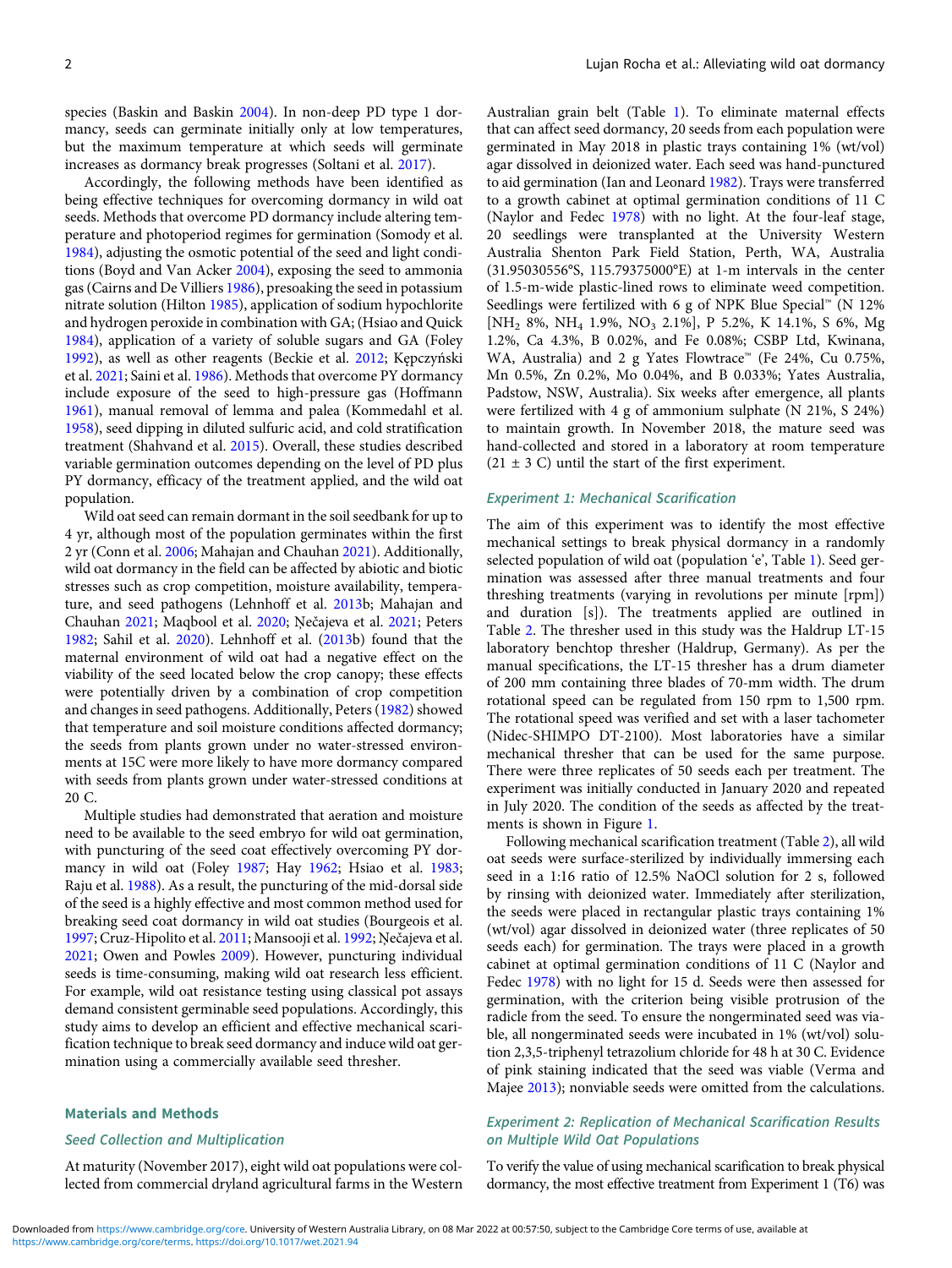|            |                  |                                                                          | Coordinates   |                |  |
|------------|------------------|--------------------------------------------------------------------------|---------------|----------------|--|
| Population | Nearest location | Origin                                                                   | Latitude      | Longitude      |  |
| A          | Coorow           | Continuous cereal cropping system                                        | 29.85811111°S | 116.19661111°E |  |
| B          | Coorow           | Collected from the roadside                                              | 29.85461111°S | 116.20511111°E |  |
| C          | Mingenew         | Diverse cropping system including a cereal, oilseed and pasture rotation | 29.17041667°S | 115.42350000°E |  |
| D          | Mingenew         | Collected from the roadside                                              | 29.17608333°S | 115.44141667°E |  |
| E          | Latham           | Diverse cropping system including a cereal and oilseed rotation          | 29.84913889°S | 116.21686111°E |  |
| F          | Latham           | Collected from the roadside                                              | 29.85527778°S | 116.20527778°E |  |
| G          | Sandy Gully      | Diverse cropping system including a cereal, oilseed and pasture rotation | 28.30211111°S | 114.47344444°E |  |
| н          | Sandy Gully      | Collected from the roadside                                              | 28.29875000°S | 114.48475000°E |  |

<span id="page-2-0"></span>Table 1. Location of wild oat populations used in this study collected from the Western Australian grain belt in 2017.

Table 2. Treatments used for determining the most appropriate settings for the mechanical scarification of wild oat.

|                |                                                                  |                                                                                                                                                                                  |                  | <b>Thresher Settings</b> |
|----------------|------------------------------------------------------------------|----------------------------------------------------------------------------------------------------------------------------------------------------------------------------------|------------------|--------------------------|
| Treatment      | Method                                                           | Description                                                                                                                                                                      | Power            | Time                     |
|                |                                                                  |                                                                                                                                                                                  | rpm <sup>a</sup> | s                        |
| T <sub>1</sub> | Intact seed with husk (lemma and palea)                          | The seed was germinated without the application of any treatment.                                                                                                                |                  |                          |
| T <sub>2</sub> | Punctured seed with husk                                         | A set of puncturing tweezers inserted a single puncture to the mid-<br>dorsal section of the husk.                                                                               |                  |                          |
| T <sub>3</sub> | Manual extraction of caryopsis plus needle<br>puncture           | The caryopsis of each seed was removed from the husk by<br>manually peeling the lemma and palea. Then, a single puncture to<br>the mid-dorsal section of the caryopsis was made. |                  |                          |
| T <sub>4</sub> | Manual extraction of caryopsis                                   | The caryopsis of each seed was removed from the husk by<br>manually peeling the lemma and palea.                                                                                 |                  |                          |
| T <sub>5</sub> | Mechanical scarification of caryopsis with an LT-<br>15 thresher | Fifty whole seeds with husk per replicate were placed at the same<br>time in the thresher at the settings described.                                                             | 1,350            | 5                        |
| T <sub>6</sub> | Mechanical scarification of caryopsis with an LT-<br>15 thresher | Fifty whole seeds with husk per replicate were placed at the same<br>time in the thresher at the settings described.                                                             | 1,500            | 5                        |
| T <sub>7</sub> | Mechanical scarification of caryopsis with an LT-<br>15 thresher | Fifty whole seeds with husk per replicate were placed at the same<br>time in the thresher at the settings described.                                                             | 1,350            | 10                       |
| T <sub>8</sub> | Mechanical scarification of caryopsis with an LT-<br>15 thresher | Fifty whole seeds with husk per replicate were placed at the same<br>time in the thresher at the settings described.                                                             | 1,500            | 10                       |

aAbbreviation: rpm, revolutions per minute.

repeated using eight wild oat populations collected from the Western Australian grain belt (Table 1). These populations came from fields with different cropping rotations and management practices. Each population was scarified in the LT-15 Haldrup thresher as previously described at 1,500 rpm for 5 s (i.e., T6, Table 2). This treatment was replicated three times per population (50 seeds each). To serve as a comparative control, each population (three replicates) was also manually punctured as previously described (50 seeds each; T2). Immediately after applying the mechanical scarification treatment, the frequency of embryo damage was assessed for each population by visual inspection of a fragmented or missing embryo (Figure [2\)](#page-3-0). Treated seeds were placed on agar to assess germination responses of each treated population and assessed 15 d after imbibition as previously described. This experiment was conducted immediately after Experiment 1 in January 2020 and repeated in July 2020. The seeds that did not germinate were evaluated using 2,3,5-triphenyl tetrazolium chloride, with nonviable seed omitted from the calculations as previously indicated.

# Experiment 3: Effect of Mechanical Scarification on Wild Oat Growth

To quantify the effect of mechanical scarification on wild oat seedling growth, the mechanical scarification technique (T6) was compared with the manual puncturing technique (T2; Table 2). Seeds of similar size in each population (Table 1) were germinated in agar medium as previously described. Six germinated seedlings for each population, harvest date and treatment were transplanted into seedling trays that contained potting mix (50% fine composted pine-bark, 20% coco peat, 30% brown washed river sand). Seedlings were maintained in a controlled-environment cabinet (Conviron A-1000) set at a 12-h photoperiod of cool white fluorescent light (30 to 60 µmol m<sup>-2</sup> s<sup>-1</sup>), at temperatures of 20 C day and 12 C night with 70% relative humidity. At 3 and 24 d after emergence, all six plants per treatment were cut at the soil surface and dried for 72 h at 65 C to assess dry biomass. The relative growth rate (RGR) was calculated as follows (Hunt 1982):

$$
RGR = \frac{\ln(M_2) - \ln(M_1)}{t_2 - t_1} \tag{1}
$$

where  $M_1$  and  $M_2$  are the dry biomass of the sample at times 1 and 2, respectively, and  $T_1$  and  $T_2$  are the harvest times. The experiment was initially conducted in February 2020 and repeated in August 2020.

# Experiment 4: Comparing Mechanical Threshing and Known Methods of Increasing Wild Oat Germination

The mechanical scarification of wild oat was compared with other known seed germination methods to quantify its effectiveness, including chemical scarification with  $H<sub>2</sub>SO<sub>4</sub>$ , partial endosperm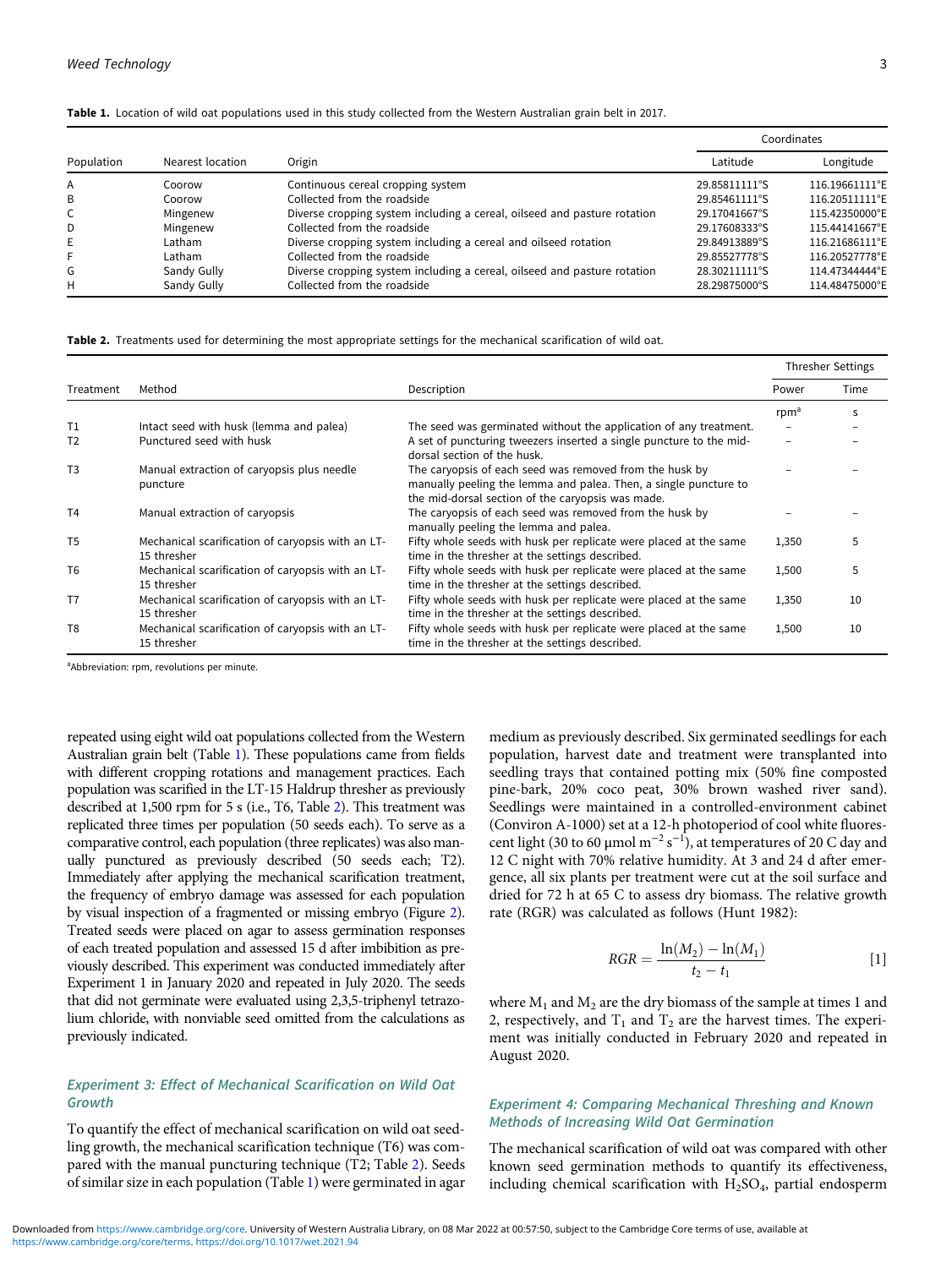<span id="page-3-0"></span>

Figure 1. Wild oat seed after scarification. T1 is intact seed with husk (lemma and palea), T2 is punctured seed with husk, T3 is manual extraction of caryopsis plus needle puncture, and T4 is manual extraction of caryopsis. Mechanical scarification treatments are T5: 1,350 rpm for 5 s, T6: 1,500 rpm for 5 s, T7: 1,350 rpm for 10 s, T8: 1,500 rpm for 10 s.



Figure 2. Caryopsis at different levels of seed coat and embryo damage can be observed: (A) intact caryopsis; (B) caryopsis with ideal damage to the seed coat located on the distal part to the embryo where the endosperm is slightly exposed, allowing for water movement to the embryo to trigger germination; (C) the embryo has been destroyed; (D) successful germination after the application of treatment T6 (1,500 rpm for 5 s); (E) imbibed caryopsis which failed to germinate after the application of treatment T8 (1,500 rpm for 10 s).

removal, sandpaper scarification, immersion of the seed in sodium nitroprusside (NO donor SNP) solution, and untreated control (Table [3](#page-4-0)). These seed germination techniques were applied to population 'e' (Table [1](#page-2-0)) using the methodology outlined in Table [3](#page-4-0). There were three replicates for each treatment (50 seeds each). The experiment was conducted in parallel to Experiment 3 in February 2020 and repeated in August 2020. To validate the germination results, all ungerminated seeds were treated with 2,3,5 triphenyl tetrazolium chloride to assess viability as previously described.

#### Data Analysis

All experiments were arranged in a completely randomized design. To determine the most suitable thresher settings for germination and to compare the germination using the mechanical thresher versus other commonly used treatments, germination percentages between treatments were analyzed through a one-way ANOVA followed by Tukey's test. ANOVA tests were also carried out between the first and second repetition of the experiments; there were no significant differences ( $P > 0.05$ ) and therefore the results were pooled across repetitions. Additionally, an ANOVA test was conducted between the three times of exposure tested for the

 $H<sub>2</sub>SO<sub>4</sub>$  treatment. There was no significant difference (P > 0.05), and therefore pooled results are presented. To examine the effect of the mechanical thresher (T6) in comparison to the manual puncturing technique (T2) on the germination of each individual population, each population was compared for total germination against a control treatment via a two-tailed t-test. The RGR was analyzed by comparing the averages between treatments for each population (six seedlings for each treatment) at 3 and 24 d after germination according to Equation [1](#page-2-0) described above. Normality was tested through a Shapiro-Wilk test and homogeneity of variance was tested through the Brown-Forsythe test. The analyses were performed at the 0.05 significance level with SigmaPlot v13.0 (Systat Software, San Jose, CA, USA).

#### Results and Discussion

# Experiments 1 and 2: Mechanical Scarification and Replication of Results on Multiple Wild Oat Populations

Using the Haldrup LT-15 thresher, it was determined that the most efficient setting for breaking seed coat-mediated dormancy of wild oat seed (population e; Figure [3](#page-4-0)) was 1,500 rpm for 5 s (T6), which resulted in a mean germination rate of 65%. The untreated control treatment did not germinate (0%). These results support previous studies suggesting that overcoming physical barriers to facilitate water movement to the embryo is essential in germinating wild oat seed (Foley [1987](#page-6-0); Hsiao et al. [1983](#page-7-0); Raju et al. [1988\)](#page-7-0).

The highest germination percentage observed in this experiment occurred following the extraction of the caryopsis from the seed coat plus the manual puncturing of caryopsis (87% germination, T3). Needle puncturing of the seed husk (T2) resulted in 60% germination (Figure [3](#page-4-0)), which is the most common technique for alleviating seed coat-mediated dormancy in weed management studies (Bourgeois et al. [1997;](#page-6-0) Cruz-Hipolito et al. [2011](#page-6-0); Mansooji et al. [1992;](#page-7-0) Ņečajeva et al. [2021;](#page-7-0) Owen and Powles [2009](#page-7-0)). When the caryopsis was manually extracted from the husk but not manually punctured (T4), germination was reduced to 17%.

When comparing the duration of mechanical scarification at 1,500 rpm, it was found that increasing the time of seed exposure from 5 s (T6) to 10 s (T8) reduced wild oat germination by 28% (Figure [3\)](#page-4-0). When these seeds were visually assessed, treatment T8 had a greater number of wild oat seeds with damaged embryos, rendering the seed nonviable (Figure 2). The threshing intensity was also found to affect wild oat germination. Threshing the wild oat seeds at 1,350 rpm for 5 s (T5) was found to be ineffective,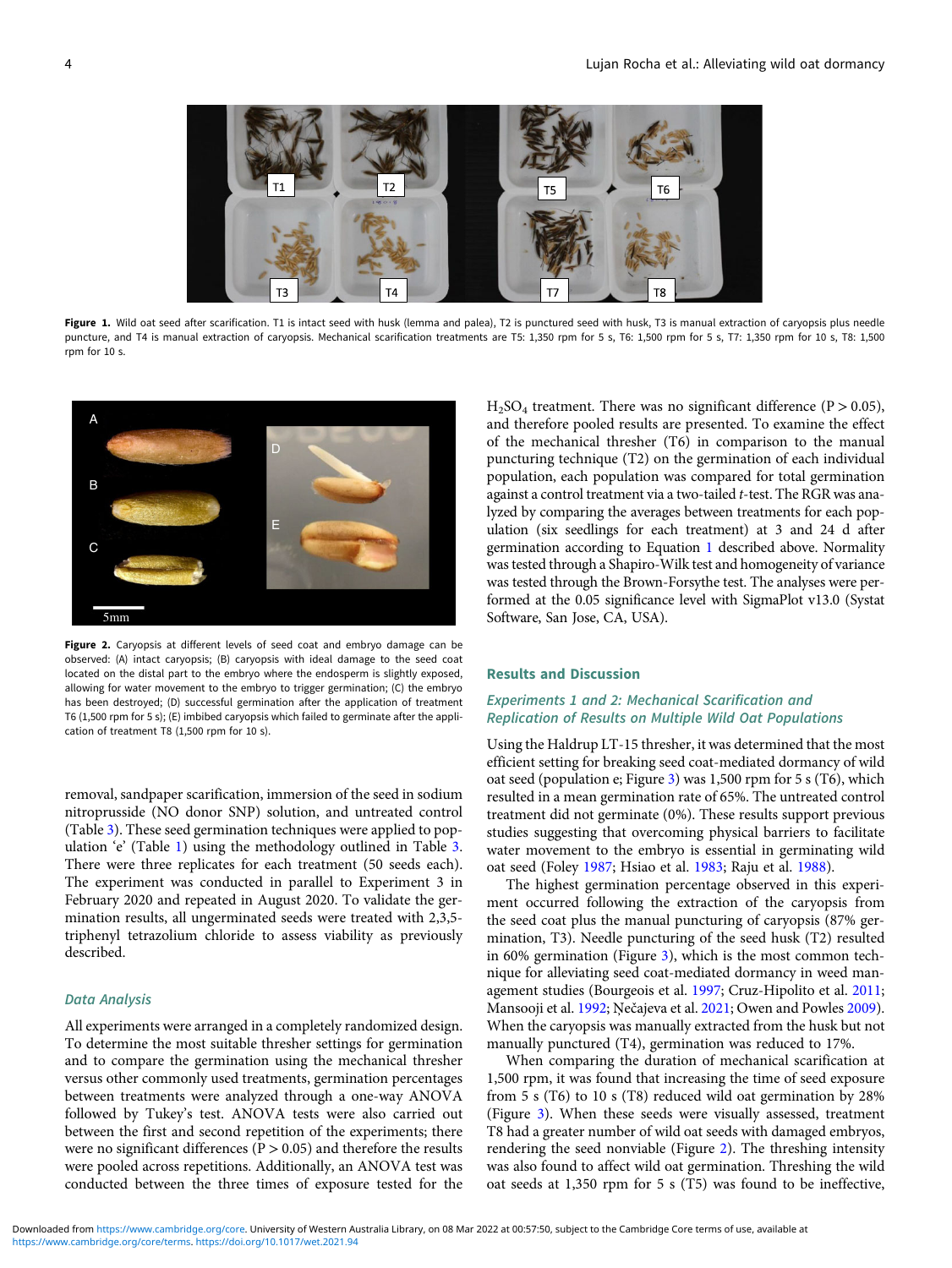<span id="page-4-0"></span>

| Table 3. Methods used to compare the mechanical scarification technique and other commonly used methods to break the dormancy of wild oat. <sup>3</sup> |  |  |  |
|---------------------------------------------------------------------------------------------------------------------------------------------------------|--|--|--|
|---------------------------------------------------------------------------------------------------------------------------------------------------------|--|--|--|

| Treatment <sup>b</sup> | Method                                                                                                    |
|------------------------|-----------------------------------------------------------------------------------------------------------|
| Control                | The seed was germinated without the application of any treatment.                                         |
| $H_2SO_4$              | Exposure to 50% concentrated sulfuric acid for 1, 2, and 5 min (Shahvand et al. 2015).                    |
| 3/4 Endosperm removed  | Cut off $\frac{3}{4}$ parts of the endosperm from the distal part of the embryo (Yan et al. 2012).        |
| Nitric oxide donor SNP | Seeds exposed to 3 ml of SNP at 200 mol m <sup>3</sup> for 3 d prior to germination (Bethke et al. 2006). |
| Sandpaper              | Manual scarification of the seed with sandpaper for 1 min (Baes et al. 2002).                             |
| Mechanical thresher    | Mechanical scarification of the seed with LT-15 thresher at 1,500 rpm for 5 s.                            |

a Abbreviation: SNP, sodium nitroprusside.

b<sub>All</sub> treated seeds were surface-sterilized by individually immersing each seed in a 1:16 ratio of 12.5% sodium hypochlorite (NaOCl) solution for 2 s, followed by rinsing with deionized water. Immediately after sterilization, the seeds were placed in rectangular plastic trays containing 1% (wt/vol) agar dissolved in deionized water (three replicates of 50 seeds each) for germination, then the trays were placed in a growth cabinet at optimal germination conditions of 11 C (Naylor and Fedec [1978](#page-7-0)) with no light for 15 d.



Figure 3. Boxplot for the comparison of germination between multiple treatments. T1 is intact seed with husk (lemma and palea), T2 is punctured seed with husk, T3 is manual extraction of caryopsis plus needle puncture, and T4 is manual extraction of caryopsis. Mechanical scarification treatments are T5: 1,350 rpm for 5 s, T6: 1,500 rpm for 5 s, T7: 1,350 rpm for 10 s, and T8: 1,500 rpm for 10 s (3 replicates, 50 seeds each). The significance of results as assessed by Tukey's multiple comparison test are denoted by letters. In the boxplot, the ends of the box represent the 25th and 75th percentiles, the bars inside the box represent the 50th percentile or median, and the ends of the whiskers represent minimum and maximum values. Means are represented by solid circles.

resulting in only 2% germination (Figure 3). However, when the duration was increased to 10 s (1,350 rpm, T7), wild oat germination was increased to 30%. Thus, a longer period of threshing is required to alleviate dormancy at a lower speed.

The most effective mechanical scarification method T6 (1,500 rpm for 5 s) was compared against the widely used technique of manually puncturing individual seeds through the husk (T2; Mansooji et al. [1992;](#page-7-0) Ņečajeva et al. [2021](#page-7-0); Owen and Powles [2009](#page-7-0)) using eight populations of wild oat collected from the Western Australian grainbelt. There was no difference  $(P > 0.05)$ in germination between the mechanical scarification (T6) and the manual puncturing of the seed coat (T2) for the eight populations tested (Table [4\)](#page-5-0). The mechanical scarification (T6) technique caused mean embryo damage of 1% (range between 0% to 3%) of the total seeds scarified (Table [4\)](#page-5-0). Overall, mechanical scarification can achieve the same level of seed germination as the most commonly used manual method in a fraction of the time for diverse wild oat populations from different habitats and exposed to different cropping systems.

# Experiment 3: Effect of Mechanical Scarification on Wild Oat Growth

This experiment found that the mechanical scarification of wild oat seeds at 1,500 rpm for 5 s was effective at alleviating seed coat– mediated dormancy without affecting seedling growth. The RGR of seedlings was assessed following mechanical scarification (T6: 1,500 rpm for 5 s) and manual puncturing (T2). There was no effect of these seed treatments ( $P > 0.05$ ) on subsequent seedling growth rates (Table [5\)](#page-5-0).

# Experiment 4: Comparing Mechanical Threshing with Preexisting Methods to Break Seed Coat-mediated Dormancy of Wild Oat Seed

The mechanical scarification of the seed provided greater germination (P < 0.001) than scarification with  $H_2SO_4$ , partial endosperm removal, sandpaper scarification, and exposure to NO donor SNP (Figure [4](#page-6-0)). The germination percentage following mechanical scarification was significantly greater than the treatment with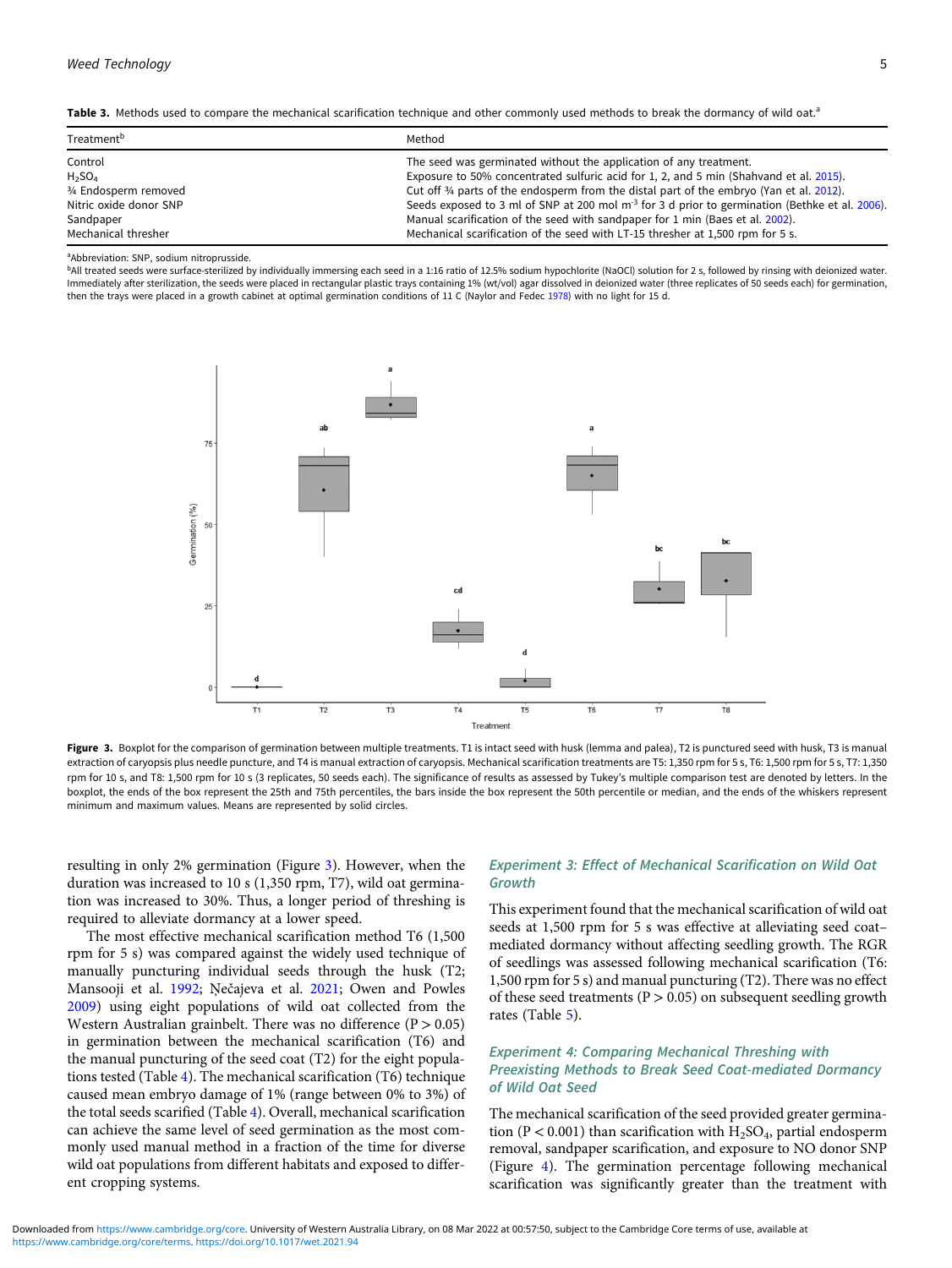|            |                         | Embryo damage <sup>b</sup> |              | Total germination |         |
|------------|-------------------------|----------------------------|--------------|-------------------|---------|
| Experiment | Population <sup>c</sup> | Mechanical (T6)            | Control (T2) | Mechanical (T6)   | P-value |
|            |                         |                            | % $(\pm SE)$ |                   |         |
| 1          | A                       | 0.00(0.0)                  | 36.2(5.7)    | 34.0 (4.2)        | 0.77    |
|            | В                       | 2.67(1.3)                  | 69.1(4.3)    | 79.6 (3.7)        | 0.14    |
|            |                         | 3.33(1.7)                  | 64.0(3.5)    | 58.7(2.7)         | 0.29    |
|            |                         | 0.00(0.0)                  | 92.0(2.0)    | 95.3(2.4)         | 0.35    |
|            |                         | 2.67(0.7)                  | 74.0 (1.2)   | 66.0 (7.6)        | 0.35    |
|            |                         | 0.67(0.7)                  | 86.0(1.2)    | 89.9(1.1)         | 0.07    |
|            | G                       | 1.33(1.3)                  | 71.3(4.7)    | 76.9(1.5)         | 0.31    |
|            | н                       | 1.33(1.3)                  | 88.0 (0.0)   | 84.7 (2.4)        | 0.24    |
| 2          | Α                       | 0.00(0.0)                  | 83.7 (4.9)   | 81.3(1.7)         | 0.67    |
|            | В                       | 2.40(1.2)                  | 52.1(3.9)    | 66.5(5.6)         | 0.10    |
|            |                         | 1.33(0.7)                  | 89.8 (1.8)   | 86.9(3.9)         | 0.54    |
|            |                         | $\star$ C                  |              |                   |         |
|            |                         | 1.87(0.5)                  | 58.2(3.1)    | 66.6 (4.4)        | 0.19    |
|            |                         | 0.74(0.8)                  | 68.4(6.7)    | 80.1(5.4)         | 0.25    |
|            | G                       | 0.00(0.0)                  | 71.9 (12.3)  | 81.4(1.2)         | 0.49    |
|            | н                       | 0.00(0.0)                  | 75.3 (4.5)   | 68.5(0.7)         | 0.21    |

<span id="page-5-0"></span>Table 4. Comparison of the effect of mechanical scarification on embryo damage and the germination of eight wild oat populations from the grain belt of Western Australia.<sup>a</sup>

a Note: T2 indicates manually punctured seed with husk (control); T6 indicates mechanical thresher Haldrup LT-15 at 1,500 rpm for 5 s. The experiment was repeated twice (January and July 2020); data are averages with SE in parentheses (three replicates per population of 50 seeds each).

bAssessed visually and not assessed for T2 as no embryo damage from manual puncturing is expected.

c Due to insufficient seed, population 'd' was omitted from this experiment.

|  |                                        |  |  |  |  | <b>Table 5.</b> Assessment of relative growth rate of seven wild oat populations |
|--|----------------------------------------|--|--|--|--|----------------------------------------------------------------------------------|
|  | comparing two treatments. <sup>a</sup> |  |  |  |  |                                                                                  |

|                |            | RGR <sup>b</sup>                               |                 |         |
|----------------|------------|------------------------------------------------|-----------------|---------|
| Experiment     | Population | Control (T2)                                   | Mechanical (T6) | P-value |
|                |            | – g g <sup>–1</sup> day <sup>–1</sup> (±SE) —— |                 |         |
| $\mathbf{1}$   | Α          | 0.12(0.01)                                     | 0.13(0.02)      | 0.46    |
|                | B          | 0.12(0.01)                                     | 0.14(0.02)      | 0.54    |
|                | C          | 0.12(0.01)                                     | 0.15(0.02)      | 0.17    |
|                | D          | $\star$ C                                      |                 | $\star$ |
|                | E          | 0.08(0.01)                                     | 0.11(0.00)      | 0.10    |
|                | F          | 0.14(0.00)                                     | 0.13(0.02)      | 0.75    |
|                | G          | 0.13(0.01)                                     | 0.14(0.01)      | 0.12    |
|                | н          | 0.18(0.01)                                     | 0.19(0.01)      | 0.36    |
| $\overline{2}$ | Α          | 0.12(0.02)                                     | 0.15(0.02)      | 0.32    |
|                | B          | 0.12(0.02)                                     | 0.09(0.02)      | 0.22    |
|                | C          | 0.13(0.05)                                     | 0.14(0.04)      | 0.88    |
|                | D          | $\star$ C                                      |                 | $\star$ |
|                | E          | 0.09(0.02)                                     | 0.12(0.00)      | 0.19    |
|                | F          | 0.16(0.00)                                     | 0.16(0.05)      | 0.99    |
|                | G          | 0.14(0.01)                                     | 0.14(0.02)      | 0.87    |
|                | н          | 0.13(0.03)                                     | 0.12(0.01)      | 0.85    |

<sup>a</sup>Note: T2 indicates manually punctured seed with husk (control); T6 indicates mechanical thresher Haldrup LT-15 at 1,500 rpm for 5 s. The experiment was repeated twice (February and August 2020).

**b**Abbreviation: RGR, relative growth rate.

c Due to insufficient seed, population 'd' was omitted from this experiment.

SNP solution (66% and 34%, respectively; Figure [4\)](#page-6-0). The application of concentrated  $H_2SO_4$  resulted in no germination, which contradicted the findings of Shahvand et al. [\(2015\)](#page-7-0) who reported 42% germination after 15 min of exposure to diluted  $H_2SO_4$  (15%). However, in this experiment we tested  $H_2SO_4$  at 50% concentration for 1, 2, and 5 min, which likely accounts for the discrepancy. Previous studies found that the effectiveness of this treatment depends on duration and concentration (Brito et al. [2010](#page-6-0); Martin and De la Cuadra [2004;](#page-7-0) Patanè and Gresta [2006;](#page-7-0) Shahvand et al. [2015\)](#page-7-0). The sandpaper method provided variable germination results (median of 25%). Other studies have demonstrated that this method is very effective on Medicago, Trifolium, and Acacia species (Kimua and Islam 2012; Martin and De la Cuadra [2004](#page-7-0); Shoobridge [1970](#page-7-0)). Exposure to  $KNO_3$  and  $NH_3$  have also been found to provide a similar germination percentage as the manual puncturing technique (Cairns and De Villiers [1986](#page-6-0); Hilton [1985](#page-6-0)).

The mechanical scarification technique was found to be effective on all eight populations of wild oat evaluated in this study (Tables [1](#page-2-0) and 4). Previous studies have identified effective techniques at alleviating wild oat seed coat-imposed dormancy, however, they are all laborious and time-consuming to perform. These highly effective germination techniques include the removal of lemma and palea (90% germination following 10 d) (Kommedahl et al. [1958](#page-7-0)); the removal of lemma and palea plus needle puncture as demonstrated in this study (Figure [3,](#page-4-0) T[3](#page-4-0): 87% germination); and a combination of soluble sugars and GA (100% germination after 7 d with 0.1 μM GA, 88 mM sucrose, and surgical separation of the embryo; Foley [1992](#page-6-0)).

The results of this study confirm that mechanical threshing of wild oat seed is an effective and more efficient method of breaking seed coat-induced dormancy than the current common technique of manually puncturing individual seeds to facilitate germination and plant growth (Mansooji et al. [1992](#page-7-0); Ņečajeva et al. [2021;](#page-7-0) Owen and Powles [2009\)](#page-7-0). The results further support previous research indicating that a physical pathway for water movement from the seed husk to the seed embryo is required for imbibition and ger-mination of wild oat (Foley [1987](#page-6-0); Hay [1962;](#page-6-0) Hsiao et al. [1983](#page-7-0); Morrison and Dushnicky [1982](#page-7-0); Raju et al. [1988\)](#page-7-0). The time of exposure to mechanical threshing is a critical factor in this technique's effectiveness, with a longer time of exposure required for germination of wild oat seed at 1,350 rpm compared with 1,500 rpm. Studies have previously reported using purpose-built mechanical scarifiers to break seed dormancy on legumes and native seeds with variable degrees of success (Kimura and Islam [2012\)](#page-7-0). Carleton et al. ([1971\)](#page-6-0) achieved 78% germination of Astragalus cicer L. seeds when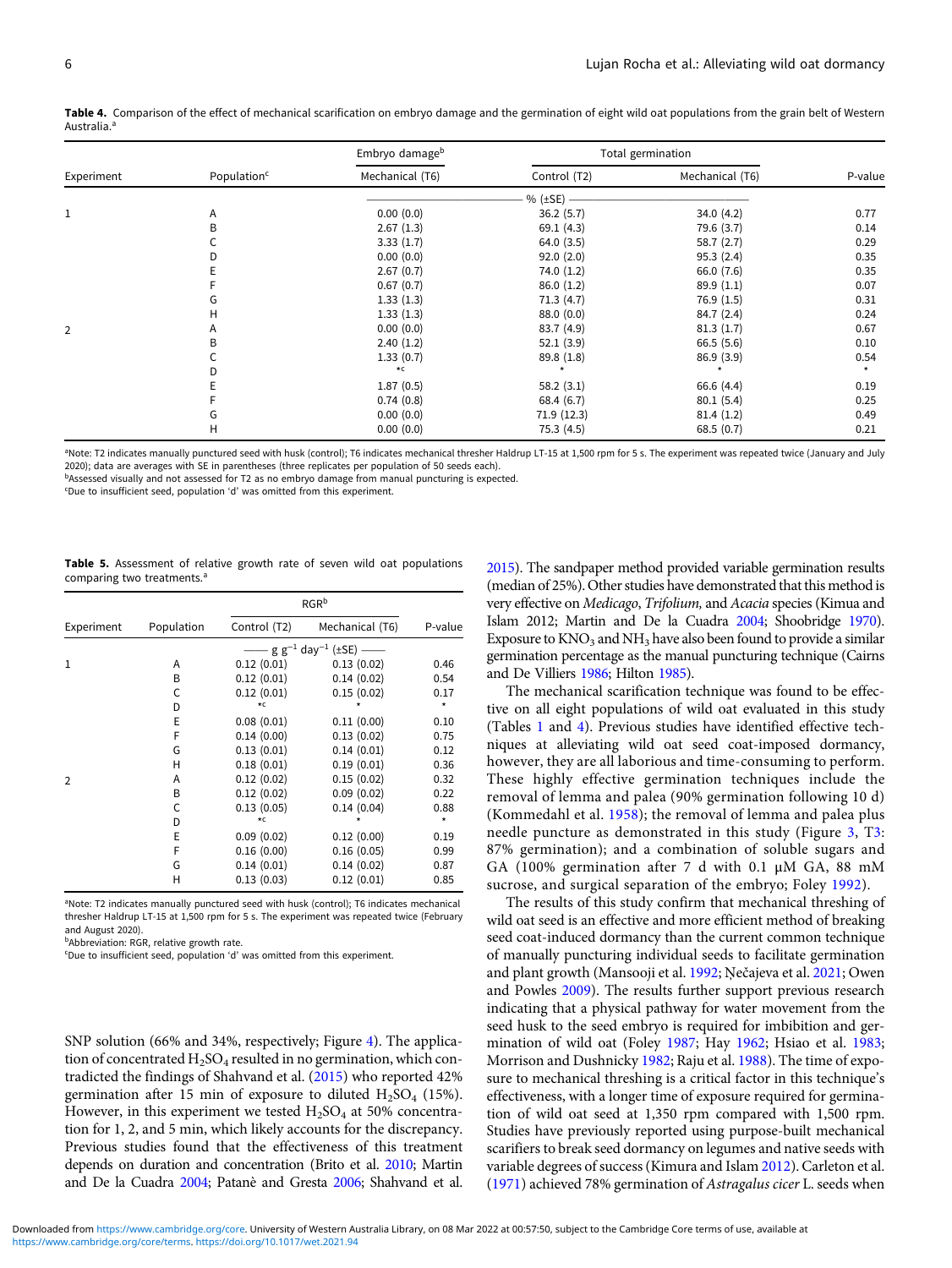<span id="page-6-0"></span>

Figure 4. Boxplot for the comparison of germination between common treatments used to break the dormancy of wild oat. Tukey's multiple comparison test found a statistically significant difference between the mechanical scarification of the seed with the thresher and all other treatments (P < 0.001). The significance of results as assessed by Tukey's multiple comparison test are denoted by letters. In the boxplot, the ends of the box represent the 25th and 75th percentiles, the bars inside the box represent the 50th percentile or median, and the ends of the whiskers represent minimum and maximum values. Means are represented by solid circles.

exposed to 1,400 rpm using a Model 2 huller (Foresbergs Inc., Thief River Falls, MN, USA); Shoobridge ([1970\)](#page-7-0) reported successful germination of multiple species (Fabaceae and Acacia species) when seeds were scarified in a compressed air-powered rotating drum lined with sandpaper.

While an economic analysis was not performed in this study, the mechanical scarification treatment we propose took 5 s to break the dormancy of 50 seeds compared with more than 6 min to manually puncture the same number of seeds. The results obtained for the thresher investigated in this study can be used as indicators of the rotational speed (rpm) and time of exposure required to break the dormancy of wild oat in other threshers.

In summary, the mechanical scarification of wild oat seed is a novel technique for researchers to germinate seeds efficiently and effectively to expedite research. For example, the use of a mechanical thresher can greatly enhance the ability to conduct pot studies in which uniform and sufficiently high germination and emergence of wild oat seedlings are needed. This requirement is desirable for studies ranging from screening weed accessions for herbicide resistance to assessing ecological growth, development, and fitness of different populations.

Acknowledgments. This research was supported by the Grains Research and Development Corporation through the base funding of the Australian Herbicide Resistance Initiative. We thank Mr. Shane Baxter and Dr. Shaghayegh Mehravi for their technical assistance in conducting the experiments. No conflicts of interest have been declared.

### References

- Atwood WM (1914) A physiological study of the germination of Avena fatua. Bot Gaz 57:386–414
- Baes PO, de Viana ML, Sühring S (2002) Germination in Prosopis ferox seeds: effects of mechanical, chemical and biological scarificators. J Arid Environ 50:185–189
- Baskin JM, Baskin CC (2004) A classification system for seed dormancy. Seed Sci Res 14:1–16
- Beckie HJ, Francis A, Hall LM (2012) The Biology of Canadian Weeds. 27. Avena fatua L. (updated). Can J Plant Sci 92:1329–1357
- Beckie HJ, Hall LM, Meers S, Laslo JJ, Stevenson FC (2004) Management practices influencing herbicide resistance in wild oat. Weed Technol 18:853–859
- Bethke PC, Libourel IGL, Reinöhl V, Jones RL (2006) Sodium nitroprusside, cyanide, nitrite, and nitrate break Arabidopsis seed dormancy in a nitric
- oxide-dependent manner. Planta 223:805–812
- Bewley JD (1997) Seed germination and dormancy. Plant Cell 9:1055
- Bourgeois L, Kenkel NC, Morrison IN (1997) Characterization of cross-resistance patterns in acetyl-CoA carboxylase inhibitor resistant wild oat (Avena fatua). Weed Sci 45:750–755
- Boyd N, Van Acker R (2004) Seed germination of common weed species as affected by oxygen concentration, light, and osmotic potential. Weed Sci 52:589–596
- Brito R, Guevara E, Gelabert R (2010) Effects of scarification chemical treatments on the germination of Crotalaria retusa L. Seeds. J Biol Sci 10:541–544
- Broster JC, Koetz EA, Wu H (2013) Herbicide resistance levels in annual ryegrass ('Lolium rigidum' Gaud.) and wild oat (Avena spp.) in southwestern New South Wales. Plant Prot 28:126
- Cairns ALP, De Villiers OT (1986) Breaking dormancy of Avena fatua L. seed by treatment with ammonia. Weed Res 26:191–198
- Carleton AE, Austin RD, Stroh JR, Wiesner LE, Scheetz JG (1971) Cicer milkvetch (Astragalus cicer L.): seed germination, scarification and field emergence studies. Mont Agr Exp Sta Bull 655:21
- Conn JS, Beattie KL, Blanchard A (2006) Seed viability and dormancy of 17 weed species after 19.7 years of burial in Alaska. Weed Sci 54:464–470
- Cruz-Hipolito H, Osuna MD, Dominguez-Valenzuela JA, Espinoza N, De Prado R (2011) Mechanism of resistance to ACCase-inhibiting herbicides in wild oat (Avena fatua) from Latin America. J Agric Food Chem 59:7261–7267
- Finch-Savage WE, Leubner-Metzger G (2006) Seed dormancy and the control of germination. New Phytol 171:501–523
- Foley ME (1987) The effect of wounding on primary dormancy in wild oat (Avena fatua) caryopses. Weed Sci 35:180–184
- Foley ME (1992) Effect of soluble sugars and gibberellic acid in breaking dormancy of excised wild oat (Avena fatua) embryos. Weed Sci 40:208–214
- Hay JR (1962) Experiments on the mechanism of induced dormancy in wild oats, Avena fatua L. Can J Bot 40:191–202
- Hilton JR (1985) The influence of light and potassium nitrate on the dormancy and germination of Avena fatua L. (wild oat) seed stored buried under natural conditions. J Exp Bot 36:974–979